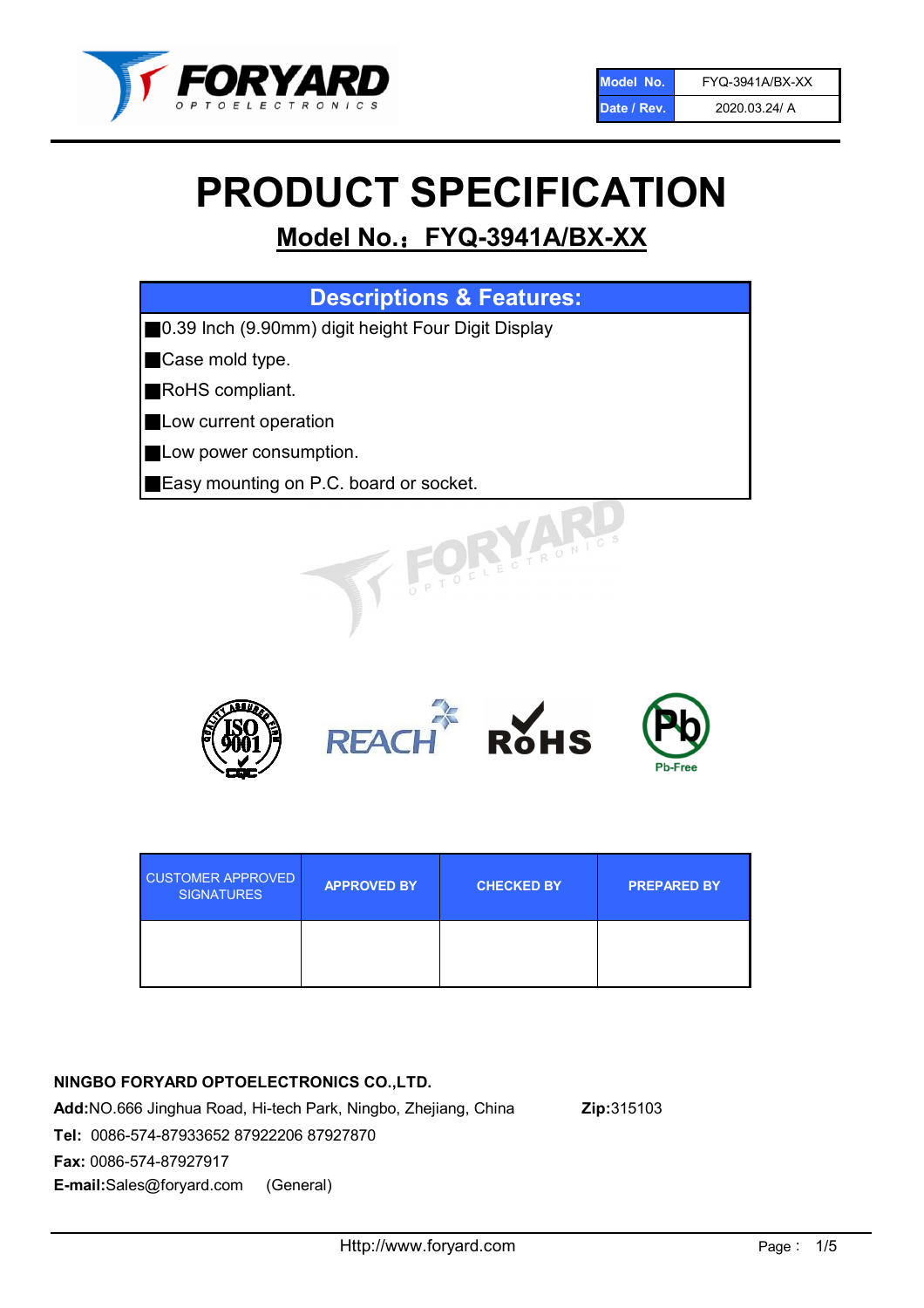

| Model No.   | FYQ-3941A/BX-XX |
|-------------|-----------------|
| Date / Rev. | 2020.03.24/ A   |

#### ■ -XX: REF Surface / Epoxy color

| Color<br><b>Number</b>      |                |                                                   |             |                |
|-----------------------------|----------------|---------------------------------------------------|-------------|----------------|
| REF Surface Color   O White |                | ○ Black  ○ Gray                                   | $\circ$ Red | $\circ$ Green  |
| Epoxy Color                 | I⊖ Water Clear | $\mathbin{\varcap}$ White $\mathbin{\varcap}$ Red | IO Green∶   | $\circ$ Yellow |

#### ■ Mechanical Dimensions



Notes:

- 1. All pins are Φ0.45[.019]mm
- 2. Dimension in millimeter [inch], tolerance is ±0.25 [.010] and angle is ±1° unless otherwise noted.
- 3. Bending≤Length\*1%.
- 4.The specifications,characteristics and technical data described in the datasheet are subject to change without prior notice.
- 5.The drawing is different from the actual one, please refer to the sample.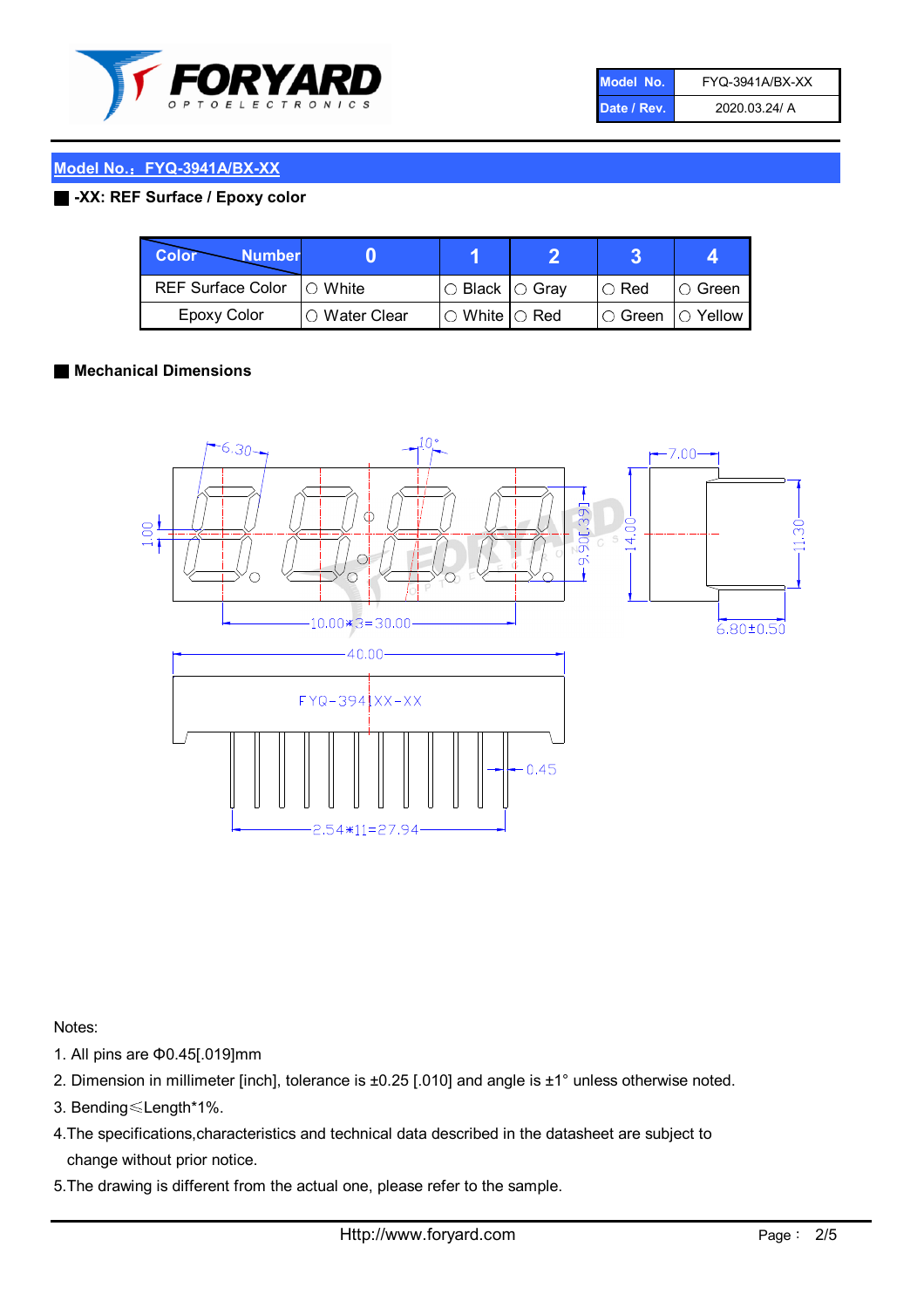

| Model No.   | FYQ-3941A/BX-XX |
|-------------|-----------------|
| Date / Rev. | 2020.03.24/ A   |

# ■ All Light On Segments Feature & Pin Position

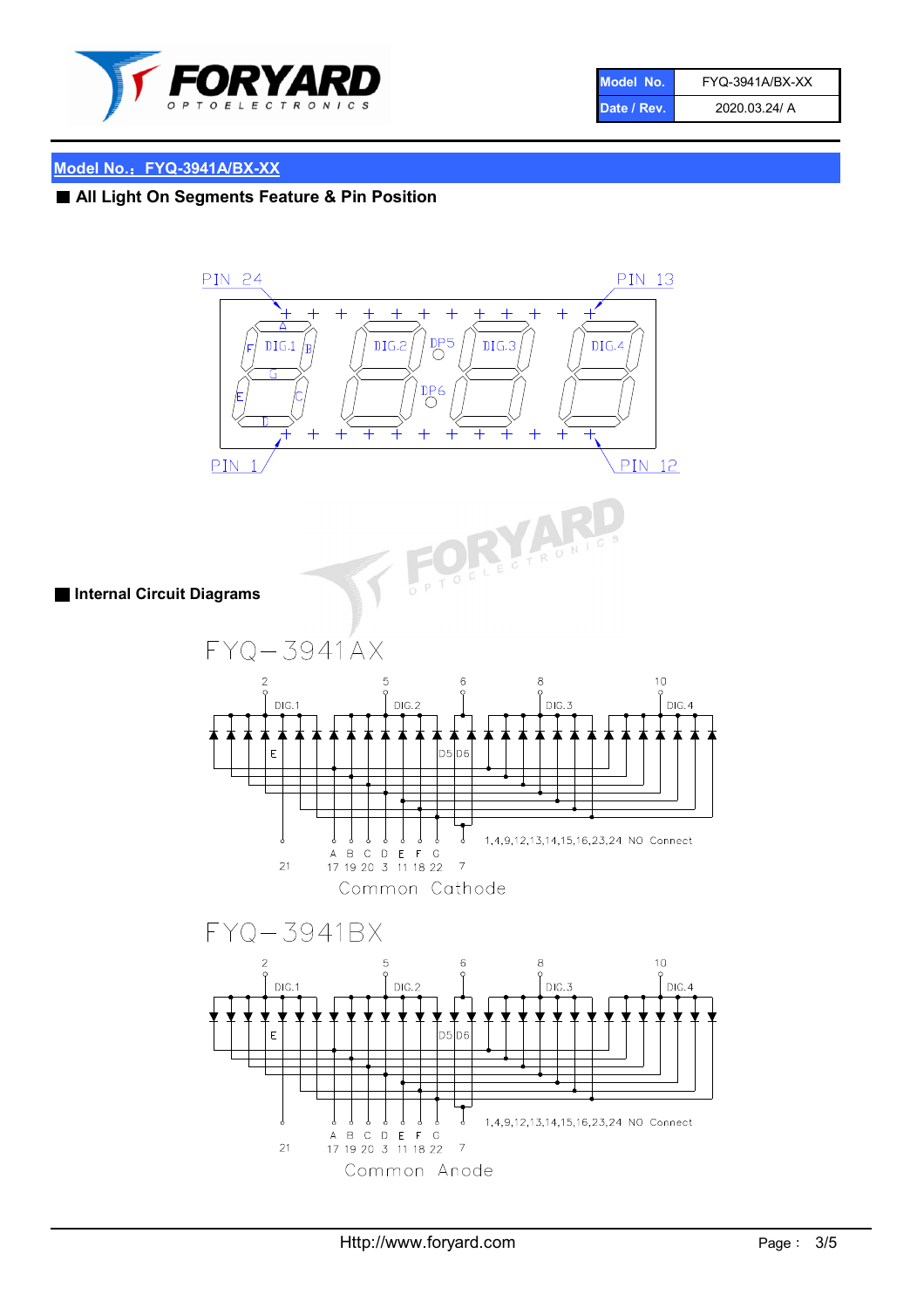

| Model No.   | <b>FYQ-3941A/BX-XX</b> |
|-------------|------------------------|
| Date / Rev. | 2020.03.24/ A          |

#### Absolute maximum ratings

| ISUIULU IIIAAIIIIUIIII TALIIIYS |               |                       |              | (⊺a−∠J ∪ <i>)</i> |              |
|---------------------------------|---------------|-----------------------|--------------|-------------------|--------------|
| <b>Parameter</b>                | <b>Symbol</b> | <b>Test Condition</b> | <b>Value</b> |                   | <b>Unit</b>  |
|                                 |               |                       | <b>Min</b>   | <b>Max</b>        |              |
| Reverse Voltage                 | VR            | $IR = 30$             | 5            |                   |              |
| <b>Forward Current</b>          | ΙF            |                       |              | 30                | mA           |
| Power Dissipation               | Pd            |                       |              | 100               | mW           |
| <b>Pulse Current</b>            | Ipeak         | Duty=0.1mS,1KHz       |              | 150               | mA           |
| <b>Operating Temperature</b>    | Topr          |                       | $-40$        | $+85$             | $^{\circ}$ C |
| Storage Temperature             | Tstr          |                       | $-40$        | $+85$             | °C           |

#### ■ Electrical-Optical Characteristics

#### ● Color Code & Chip Characteristics:(Test Condition:IF=10mA)

Typ Max S | Hi $\textsf{Red}$  | AlGaInP | 660nm LE 20nm | 2.00 | 2.50 D | Super Red | AIGaAs/DH | 650nm | 20nm | 2.00 | 2.50 E | Orange | GaAsP | 625nm | 35nm | 2.00 | 2.50 A | Amber | GaAsP | 610nm | 35nm | 2.00 | 2.50 Y | Yellow | GaAsP | 590nm | 35nm | 2.00 | 2.50 G Yellow Green AIGaInP | 570nm | 10nm | 2.00 | 2.50 3.00 3.80 3.00 3.80 W | White | InGaN/GaN | X=0.29,Y=0.30 |CCT:9500K| 3.00 | 3.80 UHR Ultra Hi Red  $\vert$  AIGaInP  $\vert$  640nm  $\vert$  20nm  $\vert$  2.00  $\vert$  2.50 UR | Ultra Red | AlGaInP | 635nm | 20nm | 2.00 | 2.50 UE Ultra Orange | AIGaInP | 625nm | 20nm | 2.00 | 2.50 UA Ultra Amber | AIGaInP | 610nm | 20nm | 2.00 | 2.50  $UV$  Ultra Yellow  $\vert$  AlGaInP  $\vert$  590nm  $\vert$  20nm  $\vert$  2.00  $\vert$  2.50  $\text{UG}$  Ultra Yellow Green | AIGaInP | 570nm | 30nm | 2.00 | 2.50 PG Pure Green | InGaN | 520nm | 36nm | 3.00 | 3.80 30nm 3.00 3.80 30nm 3.00 3.80 40~85 60~120~180 40~70 Segment-to-Segment Luminous Intensity ratio(Iv-M) 1.5:1 610nm 9~20(mw) 350~450 470nm 120~180 120~180 Ultra Blue InGaN/GaN 9~20(mw) 20~50 570nm | 30nm | 2.00 | 2.50 | 20~60 470nm 590nm InGaN/GaN B Blue I InGaN 570nm | 10nm | 2.00 | 2.50 | 10~20 30~105 30~135 460nm 520nm Ultra brightness **AlGaInP** AlGaInP 60nm AlGaInP 640nm Peak Wave Length $(\lambda_{\rm P})$ UB 460nm 635nm AlGaInP AlGaInP AlGaInP InGaN/GaN AlGaInP 10~20 Luminous **Intensity** (Iv) Unit:mcd AlGainP 660nm GaAsP GaAsP AlGaAs/DH **Spectral** Line halfwidth (∆λ1/2) 10~20 Standard brightness Forward Voltage(VF) Unit:V 15~30 10~20 625nm GaAsP 590nm **Emitting Color Dice Material** 10~21 610nm

#### Note:

1.Luminous Intensity is based on the Foryard standards.

2.Pay attention about static for InGaN

(Ta=25℃)

(Ta=25℃)